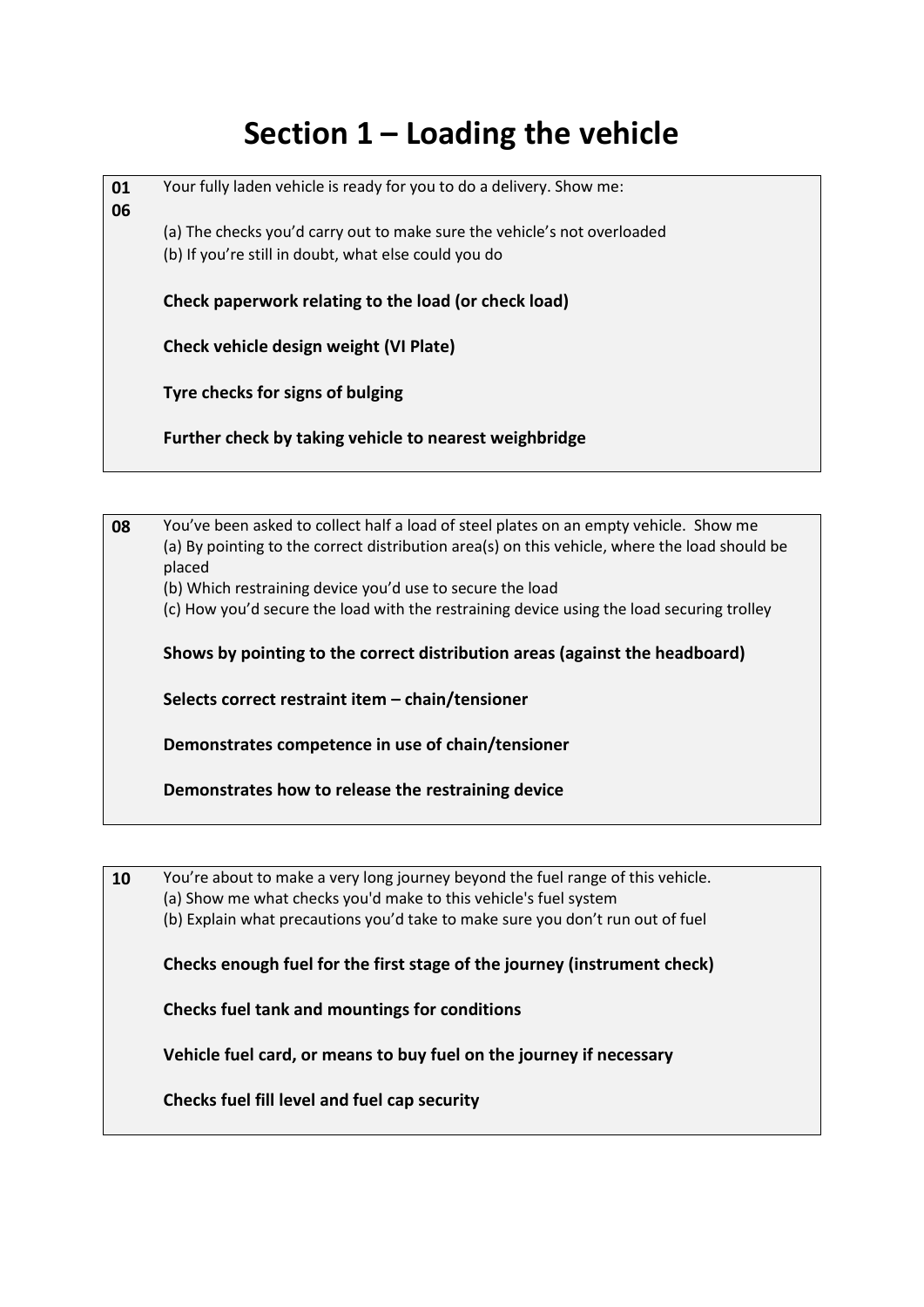### **Section 1 – Loading the vehicle**

| 12 | Show me:<br>(a) How you'd check the maximum authorised mass of the vehicle<br>(b) What other checks you'd carry out to make sure the vehicle's not overloaded<br>(c) If your still in doubt, what else you could do |
|----|---------------------------------------------------------------------------------------------------------------------------------------------------------------------------------------------------------------------|
|    | Check vehicle design weight (VI Plate)                                                                                                                                                                              |
|    | Check paperwork relating to the load (or check load)                                                                                                                                                                |
|    | Tyre checks for signs of bulging                                                                                                                                                                                    |
|    | Further check by taking vehicle to nearest weight bridge                                                                                                                                                            |

**14** You've delivered part of your load and are left with half a load of empty roller cages inside your box van. Show me:- (a) By pointing to the correct distribution area(s) on this vehicle, where the load should be placed (b) Which restraining device you'd use to secure the load (c)How you'd secure the load with the restraining device **Load to be placed up against the headboard Selects correct restraint item – load tensioning bar/webbing straps Demonstrates competence in use of tensioning bar/webbing straps Demonstrates how to release the restraining device**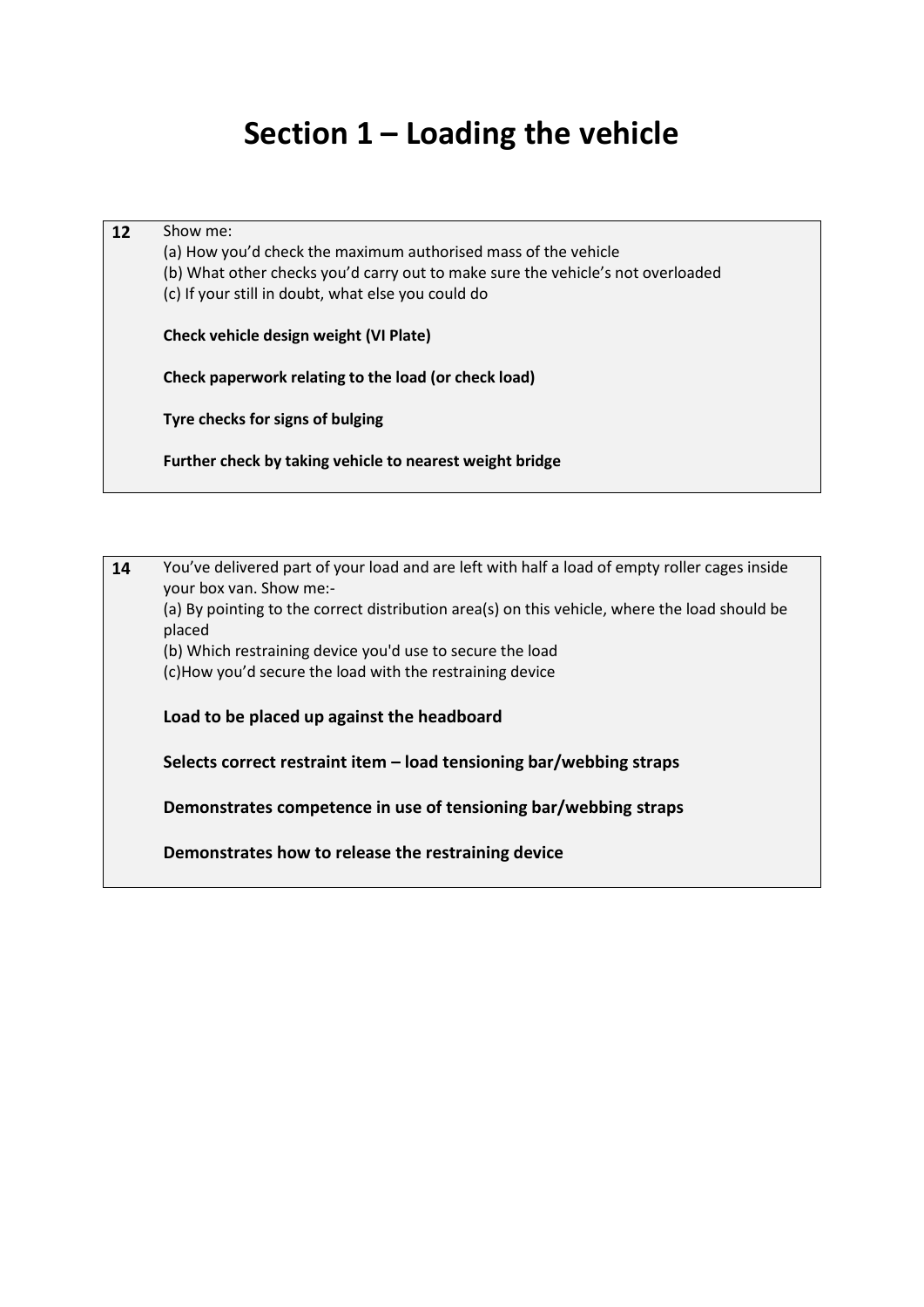### **Section 2 – Security of Vehicle and Contents**

| 02 | You need to leave your vehicle                                                                                              |  |  |  |  |  |
|----|-----------------------------------------------------------------------------------------------------------------------------|--|--|--|--|--|
|    | a) Where might you consider parking it                                                                                      |  |  |  |  |  |
|    | b) What safety checks and security preparations you'd take                                                                  |  |  |  |  |  |
|    | Only park in secure, well lit parks. Where possible, park with rear doors against a<br>wall or backed up to another vehicle |  |  |  |  |  |
|    | Remove keys and lock doors                                                                                                  |  |  |  |  |  |
|    | Activate or explain the use of other security features                                                                      |  |  |  |  |  |
|    | Walk around security check. For example, check the seals                                                                    |  |  |  |  |  |

**04** You are about to drive a high sided vehicle on an unfamiliar route. a) Show me the visual checks you would make before starting your journey b) If there is any doubt of the vehicle height what else could you do c) If you are involved in a railway bridge strike what action should you take

**Check the vehicle height sign matches the vehicle or load**

**Plan a suitable route / lookout for any height restrictions**

**Measure the highest point of the vehicle or load**

**Call the police and railway authority using the bridge ID plate**

**13** You've been given a different vehicle to drive for the day. Show me all the practical and visual safety checks you'd make before driving the vehicle

**Daily walk round check**

**Is aware of vehicle height (sign check), width and weight**

**Cockpit drill to include warning system checks**

**Enough fuel for the journey**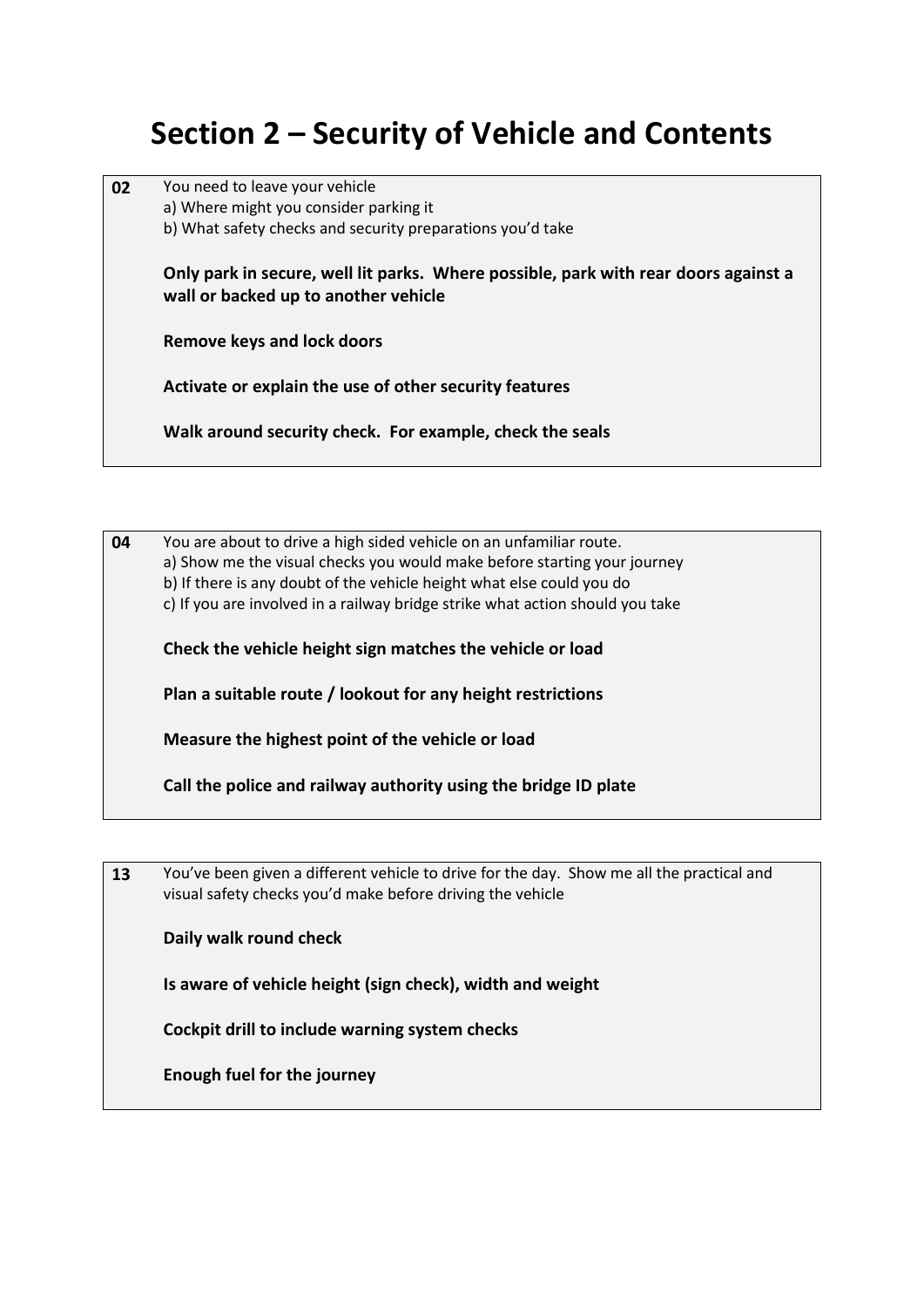# **Section 3 – Preventing Criminality and Trafficking in Illegal Immigrants**

**03** You've parked at a border crossing and left the vehicle unattended. Show me what checks you'd make before driving the vehicle through customs

**Check external compartments**

**Check under and on top (visual if possible) of the vehicle**

**Check inside the cab and load security. For example, check the trailer seals and curtains**

**Check fuel cap in place (not tampered with). Visual check**

**07** You've had a comfort break just before boarding a cross channel ferry. Show me what checks you'd make to this vehicle before driving through customs

**Check external compartments**

**Check under and on top (visual if possible) of the vehicle**

**Check inside the cab and load security. For example, check the trailer seals and curtains**

**Check fuel cap in place (not tampered with). Visual check**

**15** You've parked at the docks and, following a rest break, you suspect your vehicle may have been tampered with. Show me what checks you'd make around and inside your vehicle before continuing your journey

**Check external compartments**

**Check under and on top (visual if possible) of the vehicle**

**Check inside the cab and load security. For example, check the trailer seals and curtains**

**Check fuel cap in place (not tampered with). Visual check**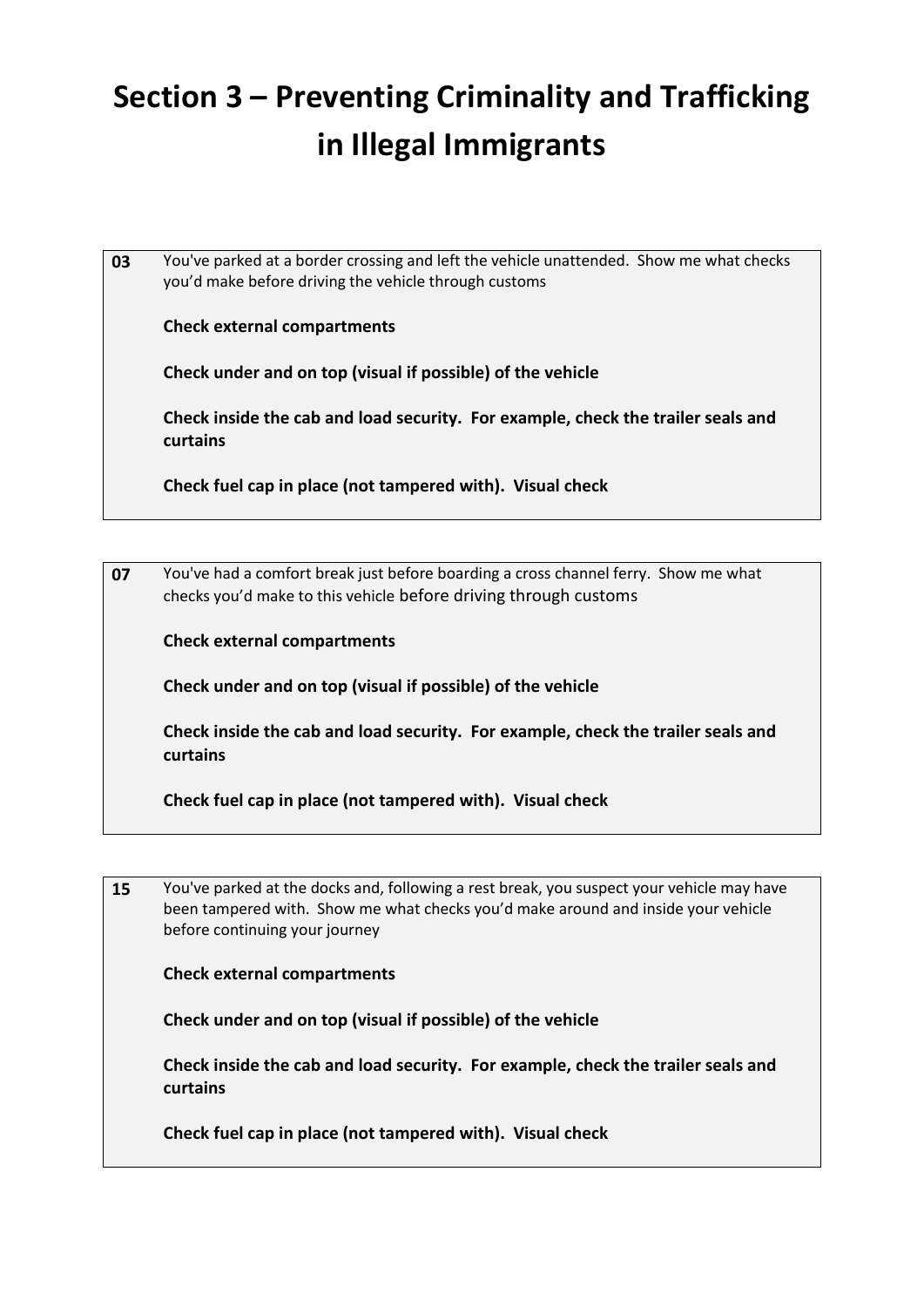#### **Section 4 – Assessing Emergency Situations**

**09** You suspect a brake fault on this vehicle. Show me: (a) What checks you can carry out to make sure the compressor is working properly (b) Any checks you could make to identify air leaks **Emptying the air tanks by pumping the footbrake Restarting the engine and making sure the compressor recharges the system Stop the engine, apply footbrake and listen for leaks Physical check of the air system to make sure air lines are serviceable**

**11** You're driving on a motorway and flames appear from the engine compartment. Show me (a) How you'd deal with this small electrical wiring fire (b) Which is the appropriate fire extinguisher to use on this fire **Stop as quickly and safely as possible on the hard shoulder Identifies correct extinguisher to use on electrical system fire (CO2/Powder) Knows to contact emergency services Isolate the vehicle (disconnect electric supply)**